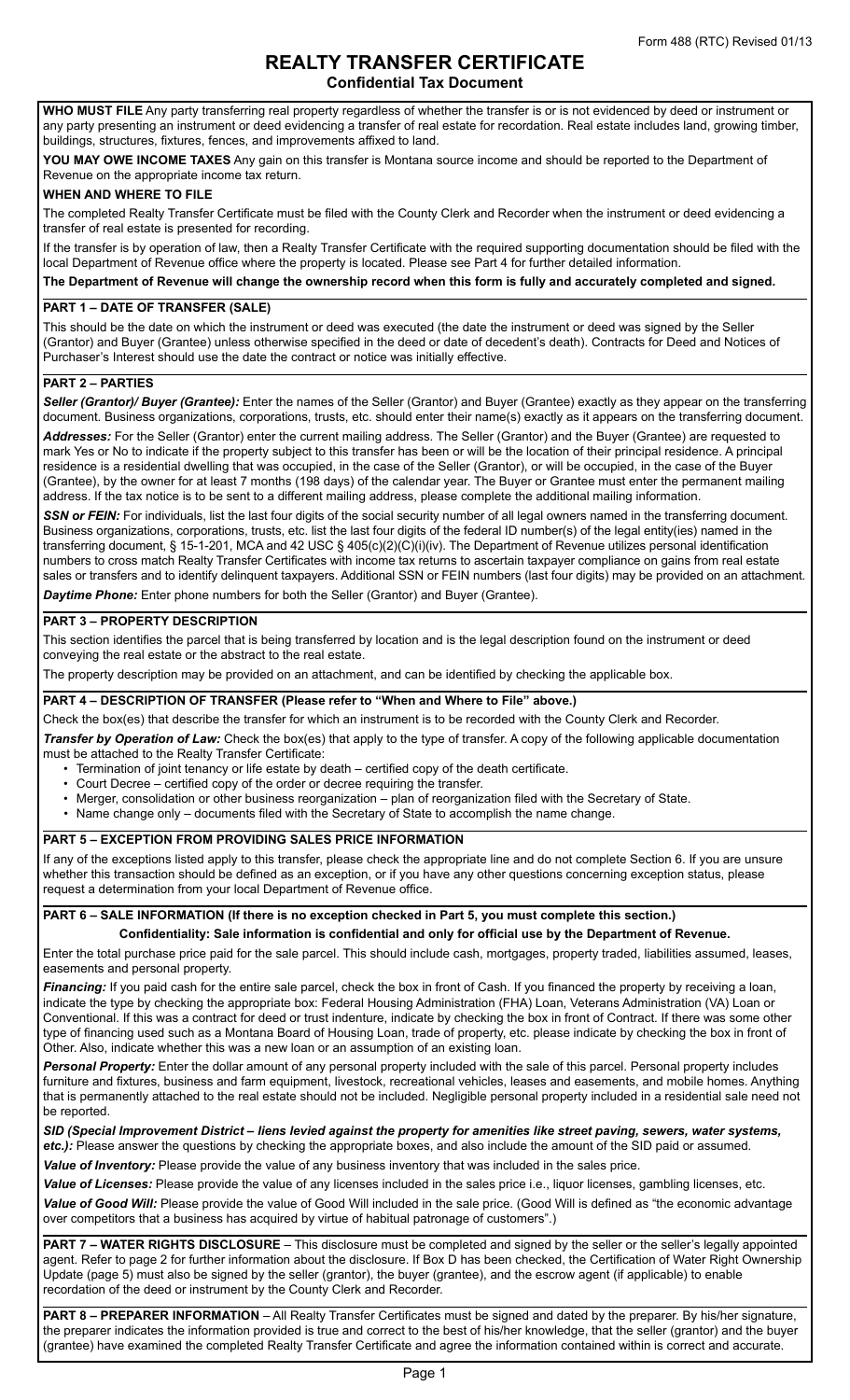# **WATER RIGHT DISCLOSURE INFORMATION**

The Water Right Disclosure is required by Montana Law. Legislators decided it is important for both the buyer and seller of property to know what the water right situation is — whether any water rights exist, and whether they are being transferred with or withheld from the property.

A water right is a legally protected right to beneficially use water in priority that was obtained in accordance with Montana law. Buyers should be careful to investigate whether water being used on a piece of property amounts to a valid water right, or is merely an unauthorized and unprotectable use of water. In Montana all irrigation water rights must have a valid DNRC water right number to be of record. However, existing rights for livestock and individual domestic, as opposed to municipal uses, based on an instream flow or groundwater source before July 1, 1973, do not need a DNRC water right number. If a water right does not have a DNRC number, and does not fall within the above narrow exception, then there is no water right.

Once the water rights appurtenant to a piece of property have been identified, the investigation of water right should not stop there. Although a water right may have a valid DNRC water right number, it may still be subject to final adjudication in Montana's general stream adjudication. The Montana Water Court is currently adjudicating all Statements of Claim for pre-July 1, 1973, water rights. How good a water right is depends on how it comes out of the adjudication, and how its priority compares to other water rights on a source of supply. You may need to consult an attorney or water rights consultant for an opinion as to the status of that water right. The Montana Water Court can answer questions about the current status of Statements of Claim being adjudicated by calling 1-800-624- 3270 (in state) or 406-586-4364.

If there are water rights which have been historically used on the property being transferred, but are not going to be transferred in the sale of land, the deed must specifically exempt (reserve) those water rights from the land sale. Otherwise, if the deed is silent, the water rights automatically pass with the land by operation of law.

The following descriptions may be of some help in determining which box to mark in Part 7, Water Rights Disclosure. If further assistance is needed, you may want to seek legal advice.

# **CHECK ONLY ONE BOX (on Part 7, Water Rights Disclosure on page 3)**

To correctly complete this water right disclosure the seller needs to know if there are water rights appurtenant to the subject property that are on record with the Department of Natural Resources & Conservation (DNRC).

- **A. Property is served by a public water supply, i.e. City or water district provides water.** Check this box if the water you use on the land described in this document is provided by a city, town, water users association, or other entity. The seller does not need to file a Water Right Ownership Update form.
- **B. Seller has no water rights on record with DNRC to transfer.** Check this box if there are no water rights appurtenant to the subject property on record with the Department of Natural Resources & Conservation. The seller does not need to file a Water Right Ownership Update form.
- **C. Seller is transferring ALL water rights on record with DNRC to the Buyer.** If all of the water rights appurtenant to this property on record with the DNRC will be transferring to the buyer, check this box. All of the water rights associated with the land described in part 3 will have the owner name updated once the fee is submitted. The Fee Log Sheet (found on page 6) and fee for the ownership update must be submitted to the DNRC. Submit the fee and Fee Log Sheet found on page 6 to OWNERSHIP UPDATE, DNRC, PO BOX 201601, HELENA MT 59620-1601. DNRC will send an acknowledgement of the ownership update to the new owner.
- **D. Seller is dividing or exempting (reserving) water rights.** If you (seller) have divided the property and water rights or have exempted (reserved) the water rights (not transferred with the land sale), check this box and complete the Certification on page 5. The seller must submit an Ownership Update Form No. 642 and filing fee identifying which water right has been kept by the seller. If a water right has been divided, the seller must file an Ownership Update Form No. 641 and filing fee explaining how and with whom the water right was divided.

\*If only filing a Beneficiary Deed, water rights do not transfer at this time. Check Box B.

# **Contact the DNRC for information if water is used on the property other than described above.**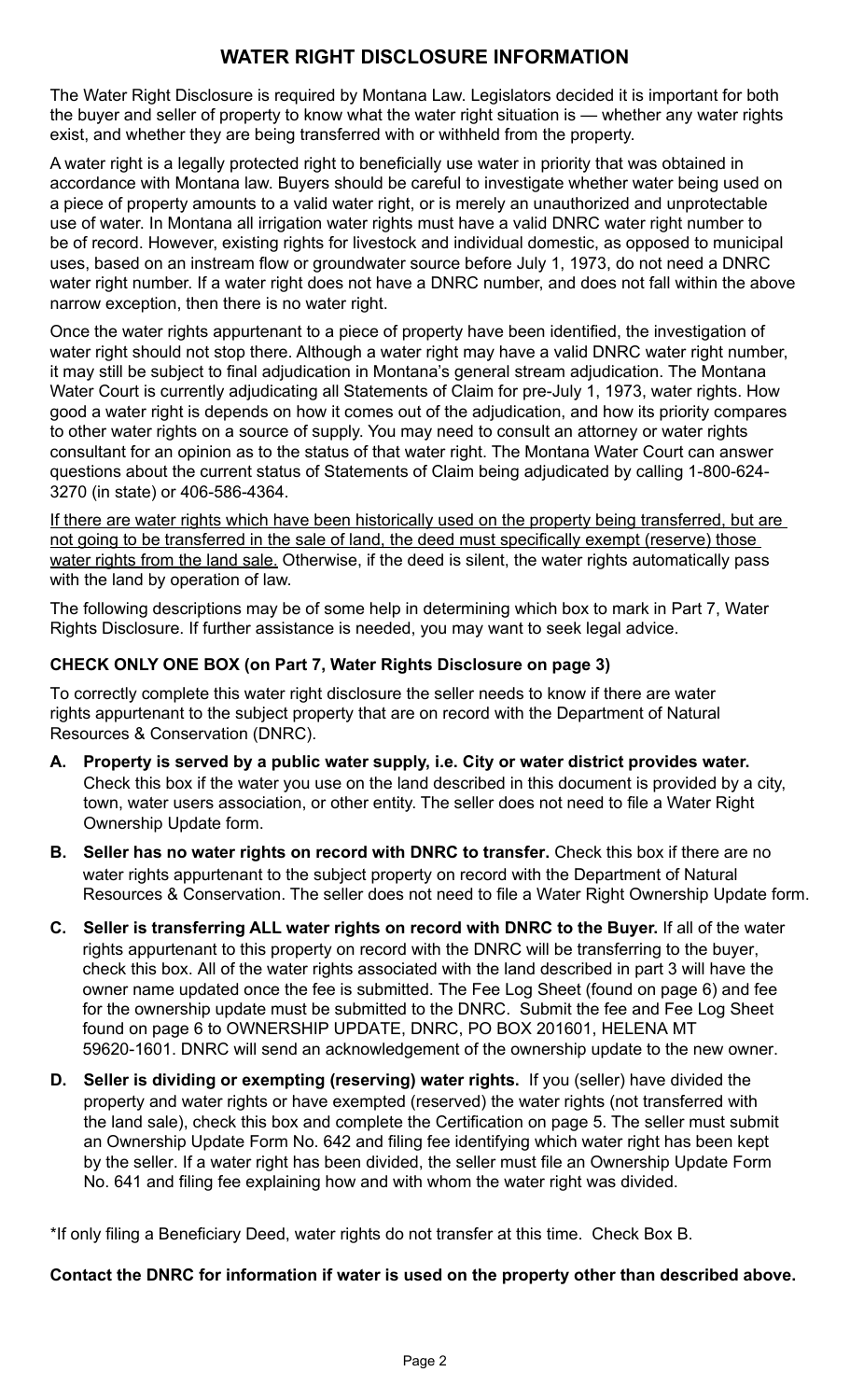# **REALTY TRANSFER CERTIFICATE Clear Form**

Confidential Tax Document

The information contained in this certificate is confidential by Montana law. Unauthorized disclosure of this information is a criminal offense.

| GEOCODE(S) |  |
|------------|--|
|            |  |
|            |  |

\_\_\_\_\_\_\_\_\_\_\_\_\_\_\_\_\_\_\_\_\_\_\_\_\_\_\_\_\_\_\_\_\_\_\_\_\_\_\_\_\_\_\_\_\_\_\_\_\_ ASSESSMENT CODE: \_\_\_\_\_\_\_\_\_\_\_\_\_\_\_\_\_\_\_\_\_\_\_\_\_\_\_\_\_\_\_\_\_\_\_\_\_\_\_\_\_\_

The Department of Revenue will change the name on ownership records used for the assessment and taxation of real property when this form is fully and accurately completed and signed. (Please read the attached instructions on page 1 for assistance in completing and filing this form).

\_\_\_\_\_\_\_\_\_\_\_\_\_\_\_\_\_\_\_\_\_\_\_\_\_\_\_\_\_\_\_\_\_\_\_\_\_\_\_\_\_\_\_\_\_\_\_\_\_ \_\_\_\_\_\_\_\_\_\_\_\_\_\_\_\_\_\_\_\_\_\_\_\_\_\_\_\_\_\_\_\_\_\_\_\_\_\_\_\_\_\_\_\_\_\_\_\_\_

| <b>PART 1 - DATE OF TRANSFER (SALE)</b>                                                                                                                                                                                                                                                                                                                                                                                                                                             |                                                | page 1 for assistance in completing and filing this form).                                                                                                                                                                                     | Montana law requires this form be completed and may impose up to a                                                                                                                                                                                         |                               |
|-------------------------------------------------------------------------------------------------------------------------------------------------------------------------------------------------------------------------------------------------------------------------------------------------------------------------------------------------------------------------------------------------------------------------------------------------------------------------------------|------------------------------------------------|------------------------------------------------------------------------------------------------------------------------------------------------------------------------------------------------------------------------------------------------|------------------------------------------------------------------------------------------------------------------------------------------------------------------------------------------------------------------------------------------------------------|-------------------------------|
| (MM/DD/YYYY)                                                                                                                                                                                                                                                                                                                                                                                                                                                                        | and 310, MCA)                                  |                                                                                                                                                                                                                                                | \$500 penalty for failure to file a Realty Transfer Certificate (15-7-304, 305                                                                                                                                                                             |                               |
| <b>PART 2 - PARTIES</b><br>Please complete this section in full; if additional space is required, please attach a separate page                                                                                                                                                                                                                                                                                                                                                     |                                                |                                                                                                                                                                                                                                                |                                                                                                                                                                                                                                                            |                               |
| Seller (Grantor)<br>Name<br>(Permanent)<br><u> 1989 - Paris Alexandri, prima estadounidense e a contineiro de la contineira de la contineira de la contineir</u>                                                                                                                                                                                                                                                                                                                    |                                                |                                                                                                                                                                                                                                                | List the last 4 digits of the SSN or FEIN<br>$SSN$ $000$ $ 00$ $-$<br>FEIN 00 - 000                                                                                                                                                                        | Assessor Code<br>Main Geocode |
|                                                                                                                                                                                                                                                                                                                                                                                                                                                                                     |                                                |                                                                                                                                                                                                                                                |                                                                                                                                                                                                                                                            | $\frac{1}{\mathcal{Q}}$       |
| Seller Principal Residence __ Yes __ No                                                                                                                                                                                                                                                                                                                                                                                                                                             |                                                |                                                                                                                                                                                                                                                |                                                                                                                                                                                                                                                            | Parcel                        |
| <b>Buyer (Grantee)</b><br>Name<br>(Permanent)<br><u> 1990 - Paris Paris, presidente e altres establecidos e altres estableces e altres estableces e altres establece</u><br>Buyer Principal Residence ___ Yes ___ No<br>For Tax Notice<br>the control of the control of the control of the control of the control of the control of<br>(If different)<br><b>PART 3 - PROPERTY DESCRIPTION</b> Please complete fully; if additional space is required, please attach a separate page |                                                | Representative:<br>Trust FEIN 00 - 000                                                                                                                                                                                                         | $SSN$ 000 - 00 - $-$<br>SSN 000 - 00 -<br>FEIN 00 - 000<br>Transfer to Trustee, Custodian, or other<br>Minor SSN 000 - 00 -                                                                                                                                | #                             |
|                                                                                                                                                                                                                                                                                                                                                                                                                                                                                     |                                                |                                                                                                                                                                                                                                                | ❏<br>Attachment                                                                                                                                                                                                                                            |                               |
|                                                                                                                                                                                                                                                                                                                                                                                                                                                                                     |                                                |                                                                                                                                                                                                                                                |                                                                                                                                                                                                                                                            |                               |
| <b>PART 4 – DESCRIPTION OF TRANSFER</b> Please complete fully, more than one may apply.                                                                                                                                                                                                                                                                                                                                                                                             |                                                |                                                                                                                                                                                                                                                |                                                                                                                                                                                                                                                            |                               |
| <b>Transfer by Operation of Law</b><br>$\Box$ Termination of joint tenancy by<br>death<br>death                                                                                                                                                                                                                                                                                                                                                                                     |                                                | (except sheriff's sale)                                                                                                                                                                                                                        | <b>Termination of life estate by D</b> Court order or decree <b>D</b> Merger, consolidation, or other<br>business entity reorganization                                                                                                                    |                               |
| PART 5 - EXCEPTIONS FROM PROVIDING SALES PRICE INFORMATION Please complete fully, more than one may apply                                                                                                                                                                                                                                                                                                                                                                           |                                                |                                                                                                                                                                                                                                                |                                                                                                                                                                                                                                                            |                               |
| $\Box$ Gift<br>$\Box$ Transfer in contemplation of death without consideration<br>$\Box$ Transfer between husband/wife or parent/child for nominal<br>consideration<br>$\Box$ Transfer of property of the estate of a decedent<br>$\Box$ Transfer by government agency<br>$\Box$ Correction, modification, or supplement of previously recorded<br>instrument, no additional consideration<br>$\Box$ Termination of joint tenancy by death                                          | $\Box$ Tax deed                                | $\Box$ Termination of life estate by death<br>$\Box$ Transfer pursuant to court decree (except sheriff's sale)<br>$\Box$ Transfer to a revocable living trust                                                                                  | $\Box$ Merger, consolidation or reorganization of business entity<br>$\Box$ Land eligible for timberland/forestland classification (15-44-103, MCA)<br>$\Box$ Land eligible for agricultural classification (15-7-201, MCA)<br>$\Box$ Other (Specify Type) |                               |
| <b>PART 6 - SALE PRICE INFORMATION</b>                                                                                                                                                                                                                                                                                                                                                                                                                                              | Please complete fully, more than one may apply |                                                                                                                                                                                                                                                |                                                                                                                                                                                                                                                            |                               |
| Actual Sale Price \$ __________________________<br>Financing: Cash _FHA _VA _Contract _Other<br>Terms: New loan<br>OR<br>__Assumption of existing loan<br>Value of personal property included in sale \$<br>Value of inventory included in sale \$<br>Value of licenses included in sale \$                                                                                                                                                                                         |                                                | Value of good will included in sale \$<br>Was an SID payoff included in the sale price? ____ Yes<br>Did the buyer assume an SID? _____ Yes ______ No<br>Amount of SID paid or assumed: \$<br>Was a mobile home included in the sale? _____ Yes | No                                                                                                                                                                                                                                                         | No                            |
| PART 7 - WATER RIGHT DISCLOSURE - This Disclosure is only applicable to the property identified in PART 3 above                                                                                                                                                                                                                                                                                                                                                                     |                                                |                                                                                                                                                                                                                                                |                                                                                                                                                                                                                                                            |                               |
| $\Box$ A. Property is served by a public water $\Box$ B. Seller has no water<br>supply, i.e., city, irrigation district, or<br>rights on record with<br>water district provides water.<br>DNRC to transfer.                                                                                                                                                                                                                                                                         |                                                | $\Box$ C. Seller is transferring ALL<br>water rights on record<br>with DNRC to the Buyer.                                                                                                                                                      | $\Box$ <b>D.</b> Seller is dividing or exempting<br>(reserving) water rights. Seller<br>must file Water Right Update form.                                                                                                                                 |                               |
| Seller (Grantor) Signature Law and Contract and Contract of the Contract of the Contract of the Contract of the Contract of the Contract of the Contract of the Contract of the Contract of the Contract of the Contract of th                                                                                                                                                                                                                                                      |                                                |                                                                                                                                                                                                                                                |                                                                                                                                                                                                                                                            |                               |
| <b>PART 8 - PREPARER INFORMATION</b>                                                                                                                                                                                                                                                                                                                                                                                                                                                | Preparer's signature is required               |                                                                                                                                                                                                                                                |                                                                                                                                                                                                                                                            |                               |
| Name/Title                                                                                                                                                                                                                                                                                                                                                                                                                                                                          |                                                |                                                                                                                                                                                                                                                |                                                                                                                                                                                                                                                            |                               |
| <b>Clerk and Recorder Use Only</b>                                                                                                                                                                                                                                                                                                                                                                                                                                                  |                                                |                                                                                                                                                                                                                                                |                                                                                                                                                                                                                                                            |                               |
| Recording Information: Document #                                                                                                                                                                                                                                                                                                                                                                                                                                                   | Book                                           | Page                                                                                                                                                                                                                                           | Date                                                                                                                                                                                                                                                       |                               |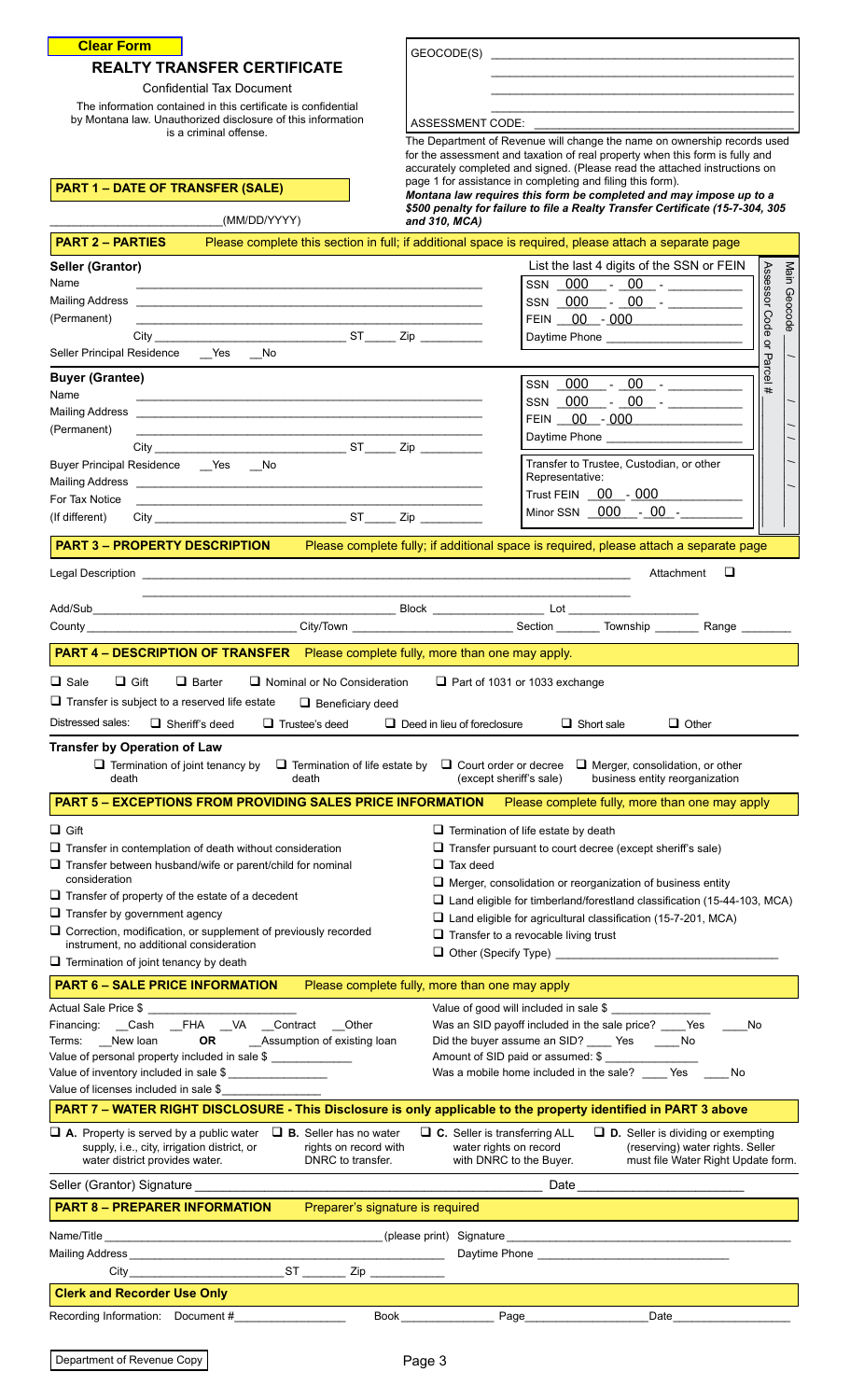# **REALTY TRANSFER CERTIFICATE**

Confidential Tax Document

The information contained in this certificate is confidential by Montana law. Unauthorized disclosure of this information is a criminal offense.

**PART 1 – DATE OF TRANSFER (SALE)**

| GEOCODE(S) |  |
|------------|--|
|            |  |

ASSESSMENT CODE:

The Department of Revenue will change the name on ownership records used for the assessment and taxation of real property when this form is fully and accurately completed and signed. (Please read the attached instructions on page 1 for assistance in completing and filing this form).

\_\_\_\_\_\_\_\_\_\_\_\_\_\_\_\_\_\_\_\_\_\_\_\_\_\_\_\_\_\_\_\_\_\_\_\_\_\_\_\_\_\_\_\_\_\_\_\_\_ \_\_\_\_\_\_\_\_\_\_\_\_\_\_\_\_\_\_\_\_\_\_\_\_\_\_\_\_\_\_\_\_\_\_\_\_\_\_\_\_\_\_\_\_\_\_\_\_\_

| (MM/DD/YYYY)                                                                                                                                                                                                                                 | Montana law requires this form be completed and may impose up to a<br>\$500 penalty for failure to file a Realty Transfer Certificate (15-7-304, 305<br>and 310, MCA)                                                                    |
|----------------------------------------------------------------------------------------------------------------------------------------------------------------------------------------------------------------------------------------------|------------------------------------------------------------------------------------------------------------------------------------------------------------------------------------------------------------------------------------------|
| <b>PART 2 - PARTIES</b>                                                                                                                                                                                                                      | Please complete this section in full; if additional space is required, please attach a separate page                                                                                                                                     |
| Seller (Grantor)                                                                                                                                                                                                                             |                                                                                                                                                                                                                                          |
| Name                                                                                                                                                                                                                                         | Main Geocode                                                                                                                                                                                                                             |
| Mailing Address <b>Address Contract Contract Contract Contract Contract Contract Contract Contract Contract Contract Contract Contract Contract Contract Contract Contract Contract Contract Contract Contract Contract Contra</b>           |                                                                                                                                                                                                                                          |
| (Permanent)                                                                                                                                                                                                                                  |                                                                                                                                                                                                                                          |
| Seller Principal Residence __ Yes __ No                                                                                                                                                                                                      | Assessor Code or Parcel                                                                                                                                                                                                                  |
| <b>Buyer (Grantee)</b>                                                                                                                                                                                                                       |                                                                                                                                                                                                                                          |
| Name                                                                                                                                                                                                                                         | #                                                                                                                                                                                                                                        |
| Mailing Address <b>International Control of Control Control Control Control Control Control Control Control Control Control Control Control Control Control Control Control Control Control Control Control Control Control Cont</b>         |                                                                                                                                                                                                                                          |
| (Permanent)<br>the control of the control of the control of the control of the control of the control of the control of the control of the control of the control of the control of the control of the control of the control of the control |                                                                                                                                                                                                                                          |
|                                                                                                                                                                                                                                              |                                                                                                                                                                                                                                          |
| Buyer Principal Residence __ Yes __ No<br><b>Mailing Address</b>                                                                                                                                                                             |                                                                                                                                                                                                                                          |
| For Tax Notice                                                                                                                                                                                                                               |                                                                                                                                                                                                                                          |
| (If different)                                                                                                                                                                                                                               |                                                                                                                                                                                                                                          |
| <b>PART 3 - PROPERTY DESCRIPTION</b>                                                                                                                                                                                                         | Please complete fully; if additional space is required, please attach a separate page                                                                                                                                                    |
|                                                                                                                                                                                                                                              | ❏<br>Attachment                                                                                                                                                                                                                          |
| the control of the control of the control of the control of                                                                                                                                                                                  |                                                                                                                                                                                                                                          |
|                                                                                                                                                                                                                                              |                                                                                                                                                                                                                                          |
|                                                                                                                                                                                                                                              |                                                                                                                                                                                                                                          |
| <b>PART 4 – DESCRIPTION OF TRANSFER</b> Please complete fully, more than one may apply.                                                                                                                                                      |                                                                                                                                                                                                                                          |
| $\square$ Sale<br>$\Box$ Gift<br>$\Box$ Barter<br>$\Box$ Nominal or No Consideration                                                                                                                                                         | $\Box$ Part of 1031 or 1033 exchange                                                                                                                                                                                                     |
| $\Box$ Transfer is subject to a reserved life estate<br>$\Box$ Beneficiary deed                                                                                                                                                              |                                                                                                                                                                                                                                          |
| Distressed sales:<br>$\Box$ Sheriff's deed<br>$\Box$ Trustee's deed                                                                                                                                                                          | $\Box$ Deed in lieu of foreclosure<br>$\Box$ Short sale<br>$\Box$ Other                                                                                                                                                                  |
| <b>Transfer by Operation of Law</b>                                                                                                                                                                                                          |                                                                                                                                                                                                                                          |
| $\Box$ Termination of joint tenancy by<br>death<br>death                                                                                                                                                                                     | $\Box$ Termination of life estate by $\Box$ Court order or decree $\Box$ Merger, consolidation, or other<br>(except sheriff's sale)<br>business entity reorganization                                                                    |
| <b>PART 5 - EXCEPTIONS FROM PROVIDING SALES PRICE INFORMATION</b>                                                                                                                                                                            | Please complete fully, more than one may apply                                                                                                                                                                                           |
| $\square$ Gift                                                                                                                                                                                                                               | $\Box$ Termination of life estate by death                                                                                                                                                                                               |
| $\Box$ Transfer in contemplation of death without consideration                                                                                                                                                                              | $\Box$ Transfer pursuant to court decree (except sheriff's sale)                                                                                                                                                                         |
| $\Box$ Transfer between husband/wife or parent/child for nominal                                                                                                                                                                             | $\Box$ Tax deed                                                                                                                                                                                                                          |
| consideration<br>$\Box$ Transfer of property of the estate of a decedent                                                                                                                                                                     | $\Box$ Merger, consolidation or reorganization of business entity                                                                                                                                                                        |
| $\Box$ Transfer by government agency                                                                                                                                                                                                         | $\Box$ Land eligible for timberland/forestland classification (15-44-103, MCA)                                                                                                                                                           |
| $\Box$ Correction, modification, or supplement of previously recorded                                                                                                                                                                        | $\Box$ Land eligible for agricultural classification (15-7-201, MCA)<br>$\Box$ Transfer to a revocable living trust                                                                                                                      |
| instrument, no additional consideration                                                                                                                                                                                                      |                                                                                                                                                                                                                                          |
| $\Box$ Termination of joint tenancy by death                                                                                                                                                                                                 |                                                                                                                                                                                                                                          |
| <b>PART 6 - SALE PRICE INFORMATION</b>                                                                                                                                                                                                       | Please complete fully, more than one may apply                                                                                                                                                                                           |
|                                                                                                                                                                                                                                              | Value of good will included in sale \$                                                                                                                                                                                                   |
| Financing: __Cash __FHA __VA __Contract __Other<br>Terms: New Ioan OR Assumption of existing Ioan                                                                                                                                            | Was an SID payoff included in the sale price? _____ Yes<br>in No<br>Did the buyer assume an SID? _____ Yes ______ No                                                                                                                     |
| Value of personal property included in sale \$                                                                                                                                                                                               | Amount of SID paid or assumed: \$                                                                                                                                                                                                        |
| Value of inventory included in sale \$                                                                                                                                                                                                       | Was a mobile home included in the sale? _____ Yes<br>No                                                                                                                                                                                  |
| Value of licenses included in sale \$                                                                                                                                                                                                        |                                                                                                                                                                                                                                          |
|                                                                                                                                                                                                                                              | PART 7 - WATER RIGHT DISCLOSURE - This Disclosure is only applicable to the property identified in PART 3 above                                                                                                                          |
| $\Box$ A. Property is served by a public water $\Box$ B. Seller has no water<br>supply, i.e., city, irrigation district, or<br>rights on record with<br>water district provides water.<br>DNRC to transfer.                                  | $\Box$ C. Seller is transferring ALL<br>$\Box$ <b>D.</b> Seller is dividing or exempting<br>water rights on record<br>(reserving) water rights. Seller<br>with DNRC to the Buyer.<br>must file Water Right Update form.                  |
| Seller (Grantor) Signature                                                                                                                                                                                                                   |                                                                                                                                                                                                                                          |
| <b>PART 8 - PREPARER INFORMATION</b>                                                                                                                                                                                                         | Preparer's signature is required                                                                                                                                                                                                         |
|                                                                                                                                                                                                                                              | Name/Title <b>Constitution of the Constitution of the Constitution</b> (please print) Signature <b>Constitution of the Constitution</b> of the Constitution of the Constitution of the Constitution of the Constitution of the Constitut |
| Mailing Address <b>Contract Contract Contract Contract Contract Contract Contract Contract Contract Contract Contract Contract Contract Contract Contract Contract Contract Contract Contract Contract Contract Contract Contrac</b>         |                                                                                                                                                                                                                                          |
|                                                                                                                                                                                                                                              |                                                                                                                                                                                                                                          |
| <b>Clerk and Recorder Use Only</b>                                                                                                                                                                                                           |                                                                                                                                                                                                                                          |
|                                                                                                                                                                                                                                              | Date                                                                                                                                                                                                                                     |
|                                                                                                                                                                                                                                              |                                                                                                                                                                                                                                          |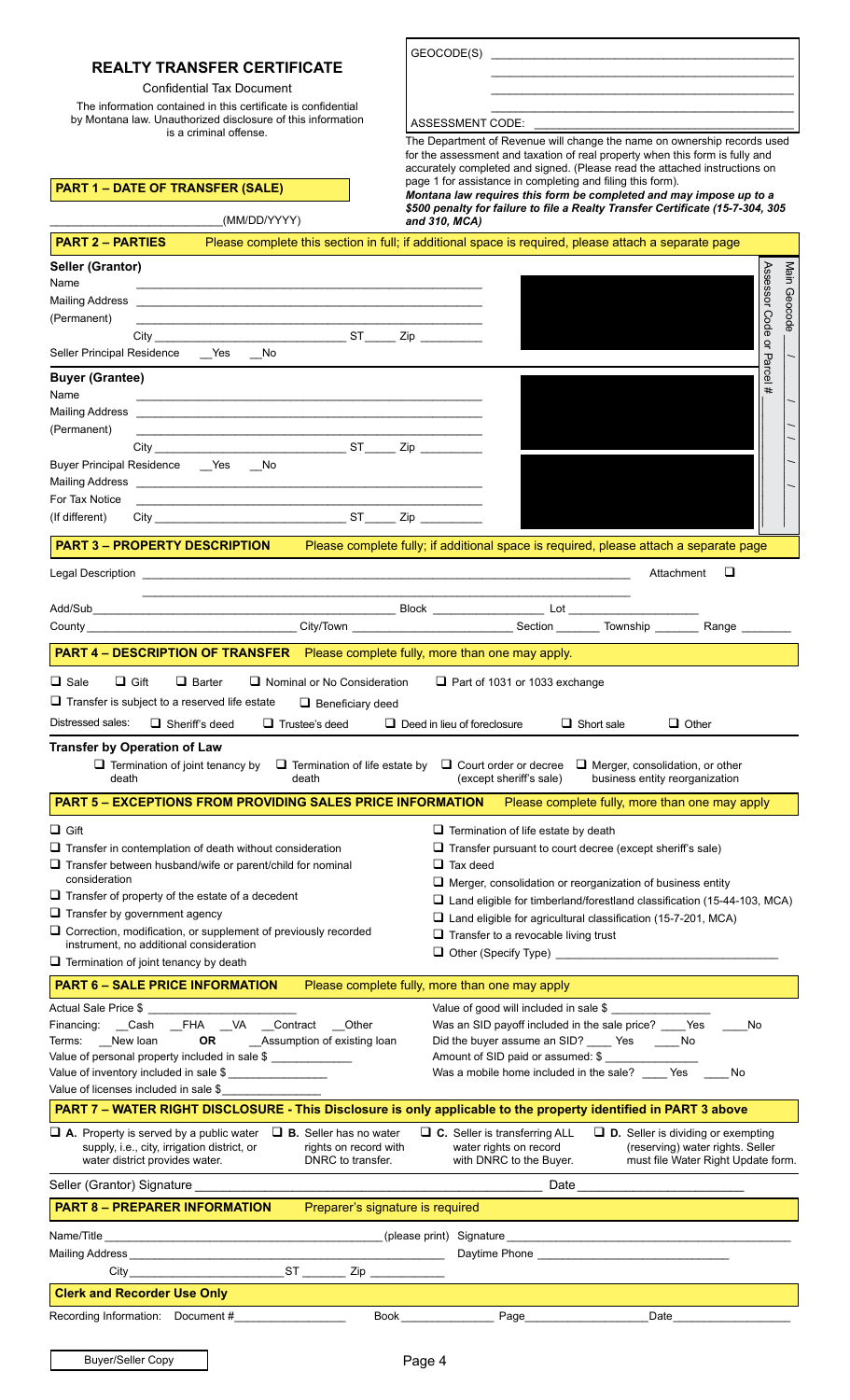# **Montana Department of Natural Resources and Conservation 1424 9th Avenue, PO Box 201601 Helena, MT 59620-1601 444-6601; 444-0533 (fax)**



# **Certifi cation of Water Right Ownership Update**

The Realty Transfer Certificate submitted with the deed or other instrument indicates a water right is being divided or exempted (reserved) from the property. The Clerk and Recorder may not record the deed or instrument unless this certification is completed and signed by the buyer, seller, and escrow agent (if applicable). See MCA 85-2-424(6).

 The required form (DNRC Ownership Update Form 641 or DNRC Ownership Update Form 642) and the required fee are held in escrow.

I certify under penalty of false swearing that the statement appearing here is to the best of my knowledge true and correct.

| Seller Signature:              | Date: |
|--------------------------------|-------|
| Buyer Signature:               | Date: |
| <b>Escrow Agent Signature:</b> | Date: |

 $\Box$  There is no escrow. The required form (DNRC Ownership Update Form 641 or DNRC Ownership Form 642) has been prepared and will be sent with the required fee to the Department of Natural Resources and Conservation within five business days of recording. The transferee (buyer) acknowledges that failure to file the appropriate form and fee may result in the Department imposing up to a \$75 penalty against the buyer. See MCA 85-2-431 and 85-2-424(6)(b).

I certify under penalty of false swearing that the statement appearing here is to the best of my knowledge true and correct.

| Seller Signature: | Date: |
|-------------------|-------|
| Buyer Signature:  | Date: |

## **IF YOU HAVE QUESTIONS CONTACT YOUR LOCAL WATER RESOURCES REGIONAL OFFICE.**

### **BILLINGS**

406-247-4415 Big Horn, Carbon, Carter, Custer, Fallon, Powder River, Prairie, Rosebud, Stillwater, Sweet Grass, Treasure, and Yellowstone Counties

### **BOZEMAN**

406-586-3136 Gallatin, Madison, and Park Counties

### **GLASGOW**

406-228-2561 Daniels, Dawson, Garfield, McCone, Phillips, Richland, Roosevelt, Sheridan, Valley, and Wibaux **Counties** 

### **HAVRE**

406-265-5516 Blaine, Chouteau, Glacier, Hill, Liberty, Pondera, Teton, and Toole Counties

## **HELENA**

406-444-6999 Beaverhead, Broadwater, Deer Lodge, Jefferson, Lewis and Clark, Powell, and Silver Bow Counties

## **KALISPELL**

406-752-2288 Flathead, Lake, Lincoln, and Sanders Counties

# **LEWISTOWN**

406-538-7459 Cascade, Fergus, Golden Valley, Judith Basin, Meagher, Musselshell, Petroleum, and Wheatland Counties

## **MISSOULA**

406-721-4284 Granite, Mineral, Missoula, and Ravalli Counties